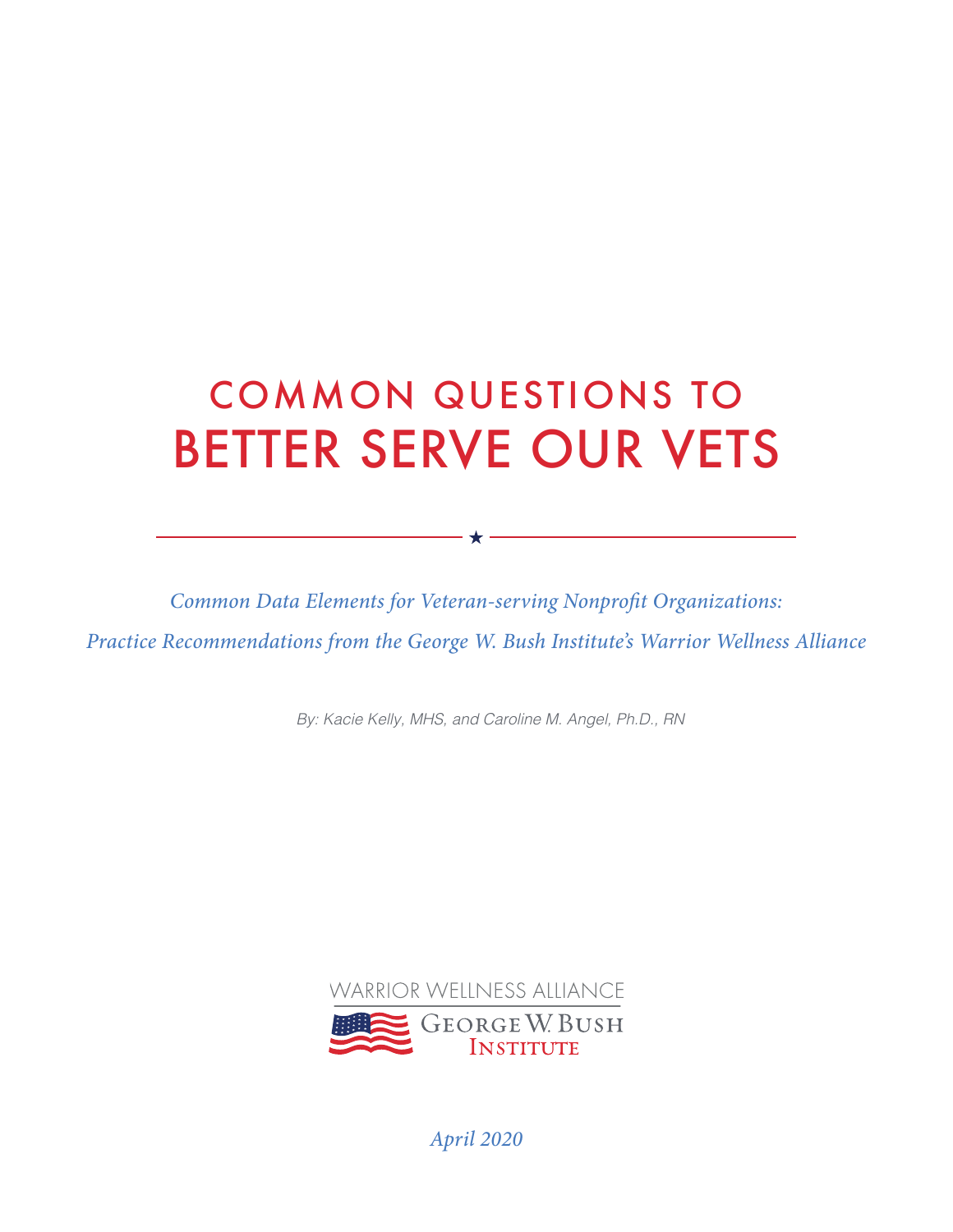*Caroline M. Angel, Ph.D., RN, is a research consultant for the Military Service Initiative at the George W. Bush Institute and an adjunct assistant professor at the University of Pennsylvania School of Nursing.*

#### *About the George W. Bush Institute:*

Housed within the George W. Bush Presidential Center, the George W. Bush Institute is an action-oriented, nonpartisan, policy organization with the mission of developing leaders, advancing policy, and taking action to solve today's most pressing challenges. Through three Impact Centers — Domestic Excellence, Global Leadership, and an Engagement Agenda — the Bush Institute delivers measurable results that save and improve lives. To learn more, visit [www.BushCenter.org.](http://www.BushCenter.org)

#### *About the Warrior Wellness Alliance:*

The Bush Institute's Military Service Initiative helps post-9/11 veterans and their families make successful transitions to civilian life with a focus on optimizing health and well-being and leveraging meaningful education and employment opportunities. Its Warrior Wellness Alliance links peer-to-peer veteran networks to connect more veterans to effective clinical care. By increasing understanding of the invisible wounds, improving the delivery of care, and advocating for more effective treatment, the Warrior Wellness Alliance aims to increase the number of veterans receiving high-quality care for the invisible wounds of war — when and where they need it.

#### *Warrior Wellness Alliance Members:*

George W. Bush Institute The Mission Continues Wounded Warrior Project Student Veterans of America Team Rubicon Team RWB Cohen Veterans Network Marcus Institute for Brain Health

SHARE Military Initiative at Shepherd Center

Travis Manion Foundation

U.S. Department of Veterans Affairs/Veterans Health Administration

WWP Warrior Care Network: Emory Healthcare, Massachusetts General Hospital, Rush University Medical Center, and UCLA Health

To learn more, visit [www.BushCenter.org](http://www.BushCenter.org)/wwa.

#### *Acknowledgments:*

We wish to thank all members of the Warrior Wellness Alliance for their leadership and participation in this collaboration. We are especially thankful for the members of The Mission Continues and the Bush Institute's Team 43 who helped us field test this tool. In particular, we wish to acknowledge working group members Mary Beth Bruggeman, MPM; David Carroll, Ph.D.; Dana Katz; Gina Rosen, Ph.D.; Rebecca Van Horn, M.D., M.A.; James Schmeling, JD; Catie Johnston-Brooks, Ph.D., ABPP-CN; Sheila A.M. Rauch, Ph.D., ABPP; Crystal Shelton, DSW, LCSW-C; Jillian C. Shipherd, Ph.D.; Emily Casarona; Melanie Mousseau, Ph.D.; Eva Chiang, J.D.; and Crystal Cazier, MPH.

We also could have not done this without the ongoing collaboration and expertise at every stage by Terri Tanielian, M.A.; Kat Cole, LCSW; Blayne Smith, MBA; Alex Fine, Ph.D.; and Colonel Matthew F. Amidon, USMCR.

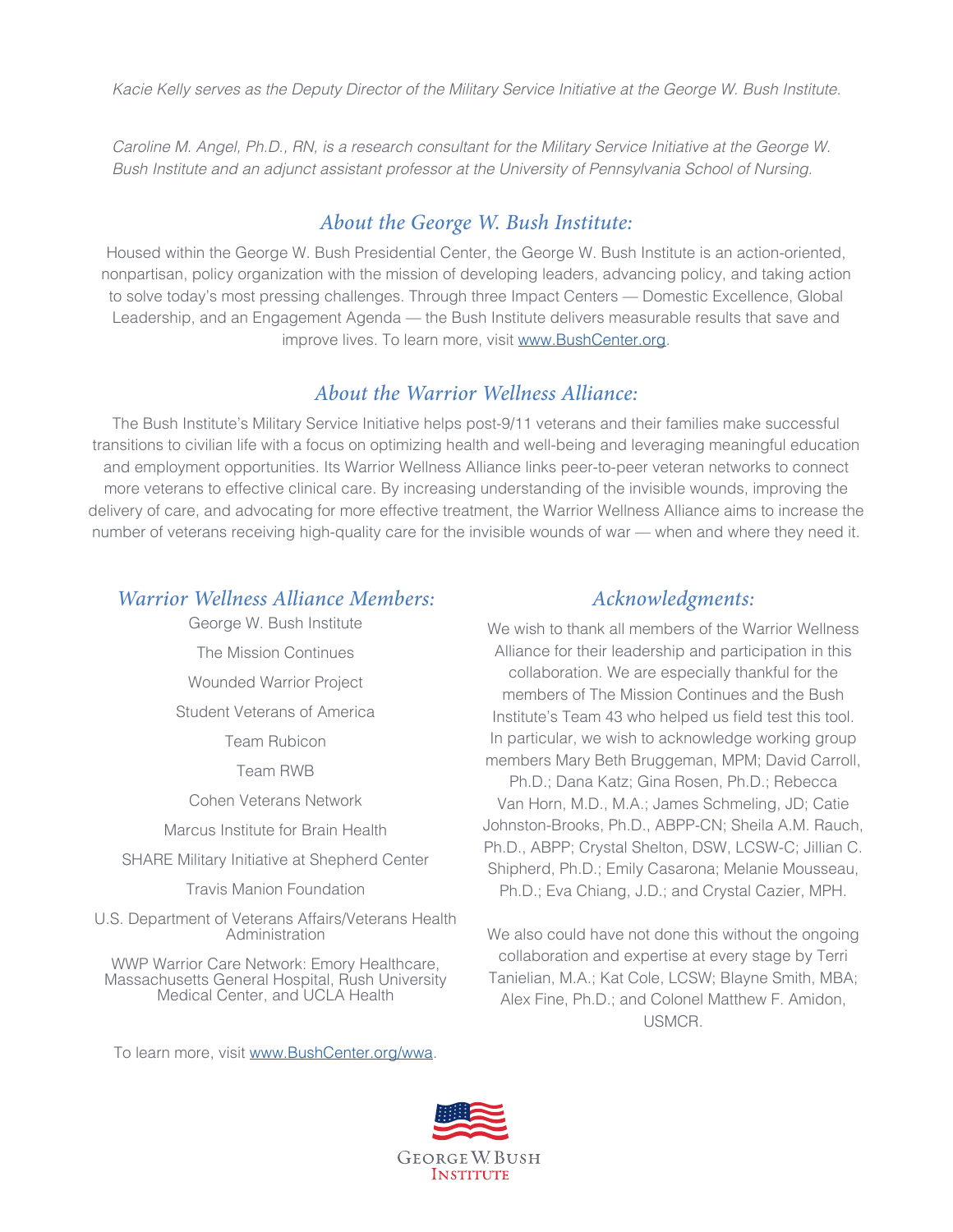# INTRODUCTION

The George W. Bush Institute's Warrior Wellness Alliance (WWA) aims to connect more veterans who experience the invisible wounds of war to highquality healthcare providers when they need them. This is accomplished by linking peer organizations that serve post-9/11 veterans and effective clinical healthcare programs across the country. At its inception in 2017, the WWA was comprised of six 501(c)(3) nonprofit organizations (Bush Institute's Team 43; Student Veterans of America; Team Red, White & Blue; Team Rubicon; The Mission Continues; and Wounded Warrior Project), which we refer to as "peer-network organizations" because of the veteran peer-to-peer connections they assist veterans in making through their programs. For many of the WWA peer-network partners, connections extend to family members, civilians, and the broader community. The WWA also includes eight clinical providers (Cohen Veterans Network, Emory Healthcare Veterans Program, Massachusetts General Hospital's Home Base Veteran and Family Care, Marcus Institute for Brain Health, UCLA Health's Operation Mend, Rush

University's Road Home Program, Shepherd Center's SHARE Military Initiative, and the Veterans Health Administration).

As the WWA was carrying out its foundational work, it became clear that in order to connect more veterans to quality care when they needed it, we needed more informative data on the veterans being served by WWA partners. The WWA prioritized this work for the following reasons: 1) to help the WWA better understand which veteran "customers" were engaged in our collective Alliance organizations, 2) to understand which veteran groups were not being served through Alliance organizations, and 3) to optimize available WWA data in order to more strategically and effectively develop programs to meet the well-being needs of post-9/11 veterans. To that end, in 2019, the WWA created a work group devoted to understanding and optimizing the data being collected about veterans who are engaged in the WWA peer-network organizations to develop common data elements (CDEs).

#### What are Common Data Elements (CDEs)?

Common data elements are standardized variables that are collected and stored uniformly across research or organizations to enhance data quality, sharing, and comparisons over time<sup>1</sup>.

A CDE is uniform in four ways:

- consistent naming of the questions (i.e., "items");
- the wording of the actual survey item;
- the available response choices that can be selected as an "answer"; and
- the formatting of the responses for analysis and data exchange<sup>2</sup>.

### WWA COMMON DATA ELEMENTS DEVELOPMENT PROCESS

The WWA CDE work group analyzed operational information shared by the WWA peer-network member organizations in order to develop a list of recommendations and CDEs to be adopted across the WWA. Through interviews and supporting documentation, all peer-network member organizations shared information that included: data-collection practices, questions asked to new members during organization onboarding, evaluation methods (e.g., pre-post surveys distributed), and other

data collected by WWA peer-network organizations on participating members. Using this information, a single list of all variables collected was developed and then categorized by the type of information and the timing within the organization in which the information was collected. This list was then analyzed by clinical and reintegration stress experts, who were asked to identify the most value-added 15 variables that could be considered CDEs that were not clinical-assessment measures.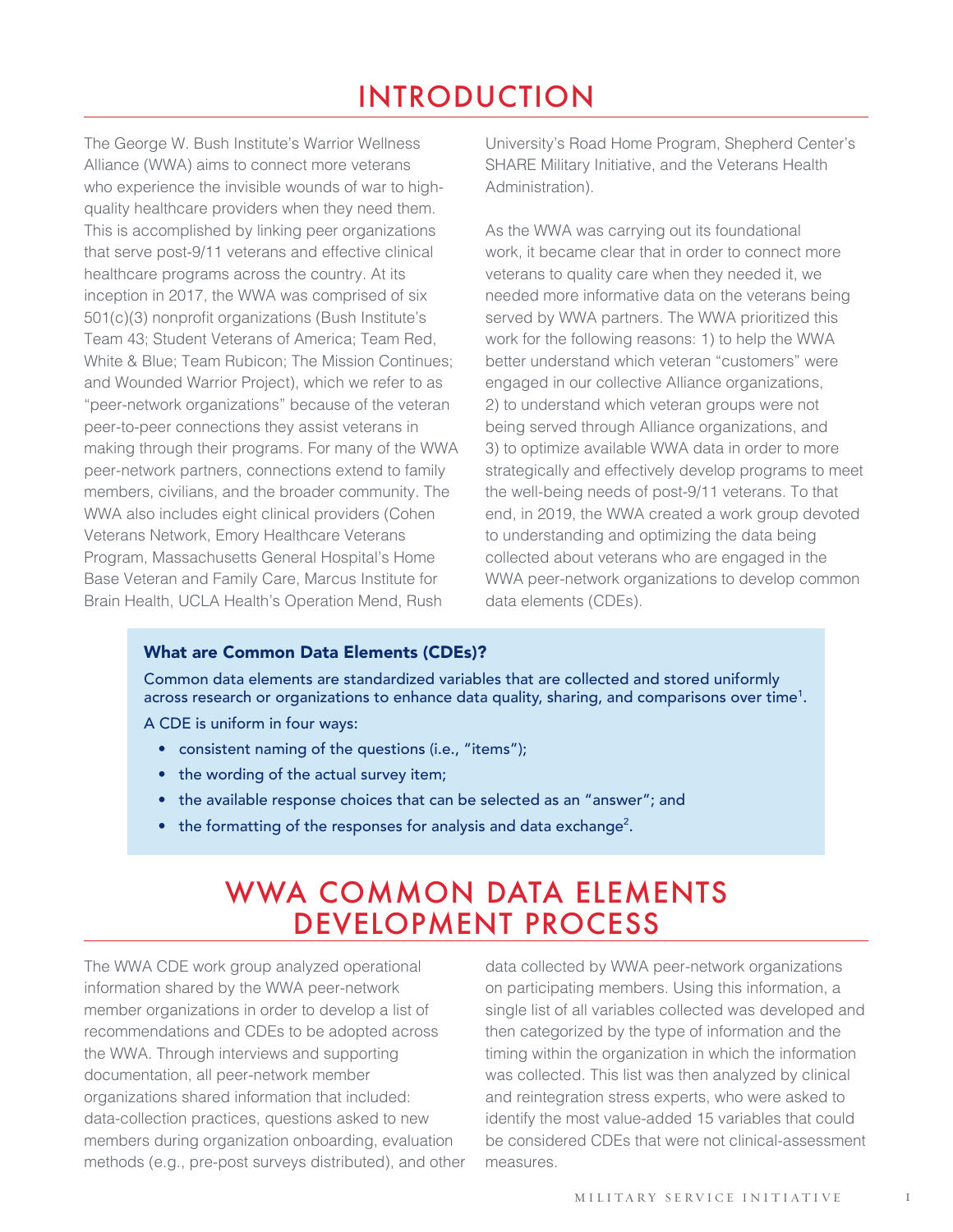We aimed to identify CDEs that allowed each organization to maintain true to its individual organization's mission and business processes. Early in the process, we determined that integrating clinical or psychological assessment measures would likely be a step too far. Therefore, we focused our recommendations on CDEs that could be considered for broad adoption across all nonprofit veteran service organizations (VSOs). We also set the maximum number of recommended CDEs at 15. This would allow the CDE work group to leverage variables already consistently and widely used by WWA peernetwork organizations for operational purposes, yet not be too burdensome for VSOs to implement. We envisioned that the CDE variables would potentially become smaller components of an organizations' larger data-collection efforts, recognizing that adoption of the CDEs may in some circumstances only be organizationally viable if they can be integrated into business practice as usual.

Therefore, we recommended CDEs based upon how the variables might inform:

- Comparisons to other populations of veterans for representativeness (i.e., U.S. Census data, Millennium Cohort Study, National Health Study for a New Generation of U.S. Veterans, etc.);
- Clinical-treatment planning should organizations be able to individually identify a member based upon survey responses and refer them directly to care; and
- Organizational practice of designing and implementing new programs to address previously unidentified health-and-wellness educational and programmatic needs.

Findings from the CDE work group discovery efforts indicated that overall peer-network organizations recorded data at three points-in-time, which varied by organization. Those data-collection periods encompassed:

- 1. initial information at new member sign-up
- 2. pre- and/or post- program participation surveys and
- 3. an annual, anonymous membership-wide survey.

Following the data cataloging and discussion between WWA CDE work group members, recommended variables were corroborated with the academic and clinical literature.

15 items were generated as common data elements. The final 15 CDEs were characterized under three broad categories:

- 1. general demographics
- 2. military-specific demographic information, and
- 3. veteran well-being.

CDE item wording was based upon validated instruments, review of the relevant academic literature, expert guidance, and WWA peer-network member organizations' current practices, especially if consistency was already established across organizations as to how a particular question and its response option were formatted. We sought to minimize any potential burden that might impede WWA peer-network member partners' adopting the CDEs, particularly in regard to question-and-response formatting of general demographic and militaryspecific variables. Our default was to recommend the most comprehensive response options consistent with our consulted resources and those already in place by at least one organization. Items were fieldtested by 39 veteran members participating in two of the WWA peer-network organizations to assess for ambiguous, difficult, or sensitive questions; since 55 veterans were emailed at the outset, it reflects a 71% response rate. While eight participants responded that at least one question made them uncomfortable, no single item was endorsed frequently enough (more than twice) to be deemed "too sensitive" and was subsequently removed as a CDE question-or-response option. Based upon the field test feedback, four slight modifications were made to the CDEs to provide more descriptive information and inclusive response options. Additional methodological detail and response options, plus coding is available in Appendices A and B.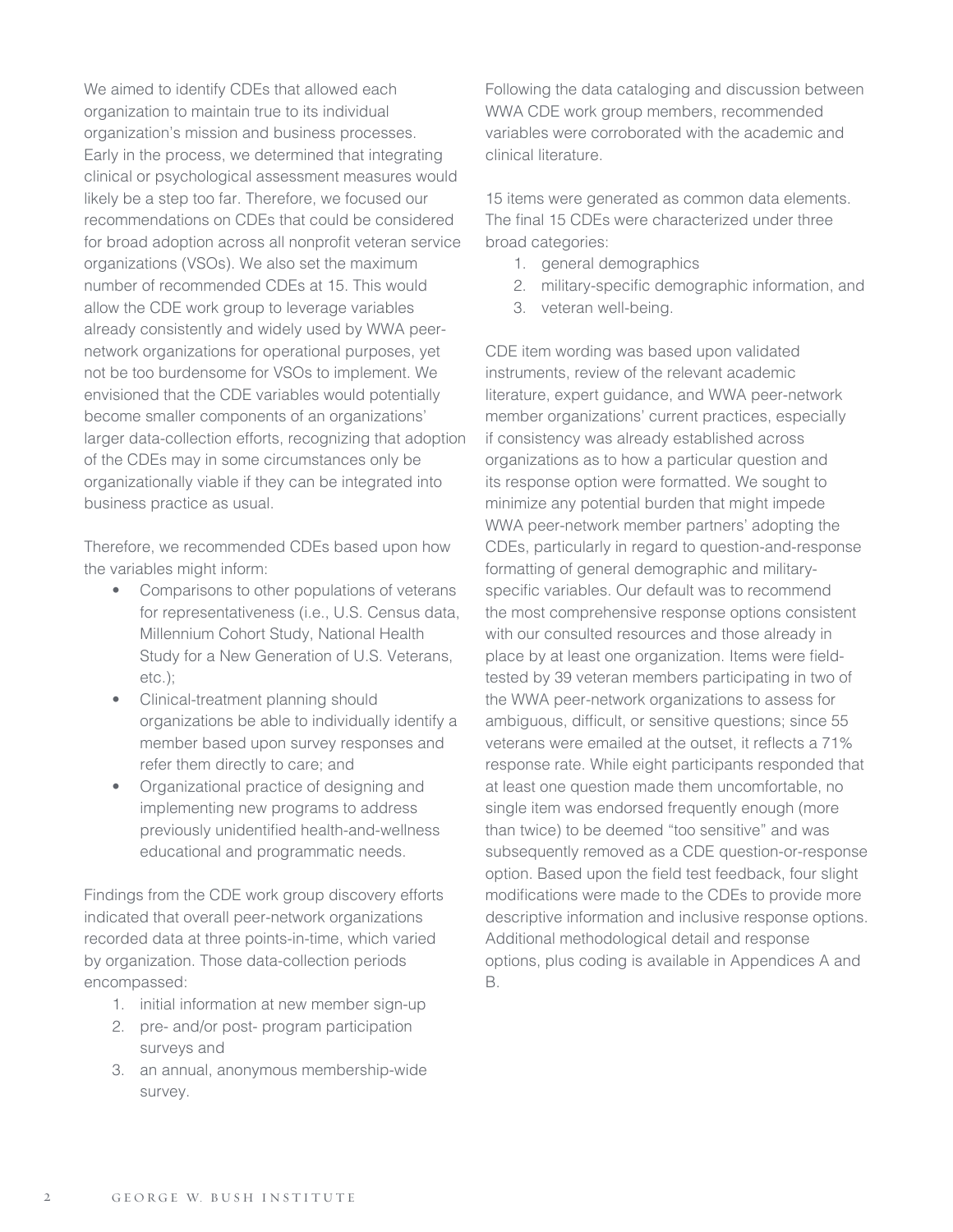# KEY RECOMMENDATIONS AND FIFTEEN COMMON DATA ELEMENTS

The recommendations included in this section represent the categories of common data elements; full descriptions of each common data element, as well as question-and-response options are included in Appendix B.

### *Recommendation 1: Collect general demographic and military-specific demographic variables when new members sign-up.*

Organizations should keep intake questions for new members enrolling in a VSO as short as possible to reduce participants' question burden and fatigue (which may deter completing member sign-up), while still getting the information that provides insight into the representativeness of the member population.

At organizational intake, we propose that the following *general demographic* and military-specific demographic variables be collected and stored on new member records (if appropriate). Nearly all of these variables have been previously recommended and adopted as CDEs for psychological health and traumatic brain injury clinical and research studies<sup>3,4,5,6</sup> or have appeared in a WWA peer-network organization's existing survey<sup>7</sup>: *general demographics (gender8,9, age, race/ethnicity, and productive activity)* and military-specific demographic *variables (military branch of service, with or without combat exposure; length of military service; military rank; and service-connected chronic condition7,10)*.

#### General Demographics

- Gender
- Age
- Race/Ethnicity
- Productive Activity

#### Military-Specific Demographics

- Branch of Service, Combat Exposure
- Length of Military Service
- Military Rank
- Service-Connected Injury or Illness

### *Recommendation 2: Collect additional demographic variables, marital status, and sexual orientation at a second data-collection point.*

For organizations that maintain ongoing individual member records with identifiable personal data, we recommend the following two additional general demographic variables be collected, in addition to the general demographics and the military-specific demographics collected at new member sign-up. These variables may be assessed at another routine data-collection point within the organizations' standard data-collection practices (such as pre-/post-program participation): *marital status<sup>7</sup> and sexual orientation<sup>8,9</sup>.* While we believe that these two general demographic data variables (*marital status and sexual orientation*) are essential CDEs for better understanding our members, we do not necessarily recommend that they be collected at the initial sign-up in order to reduce onboarding question burden. We encourage organizations to determine whether these variables are appropriate to retain on their identifiable member records.

#### General Demographics

- Marital Status
- Sexual Orientation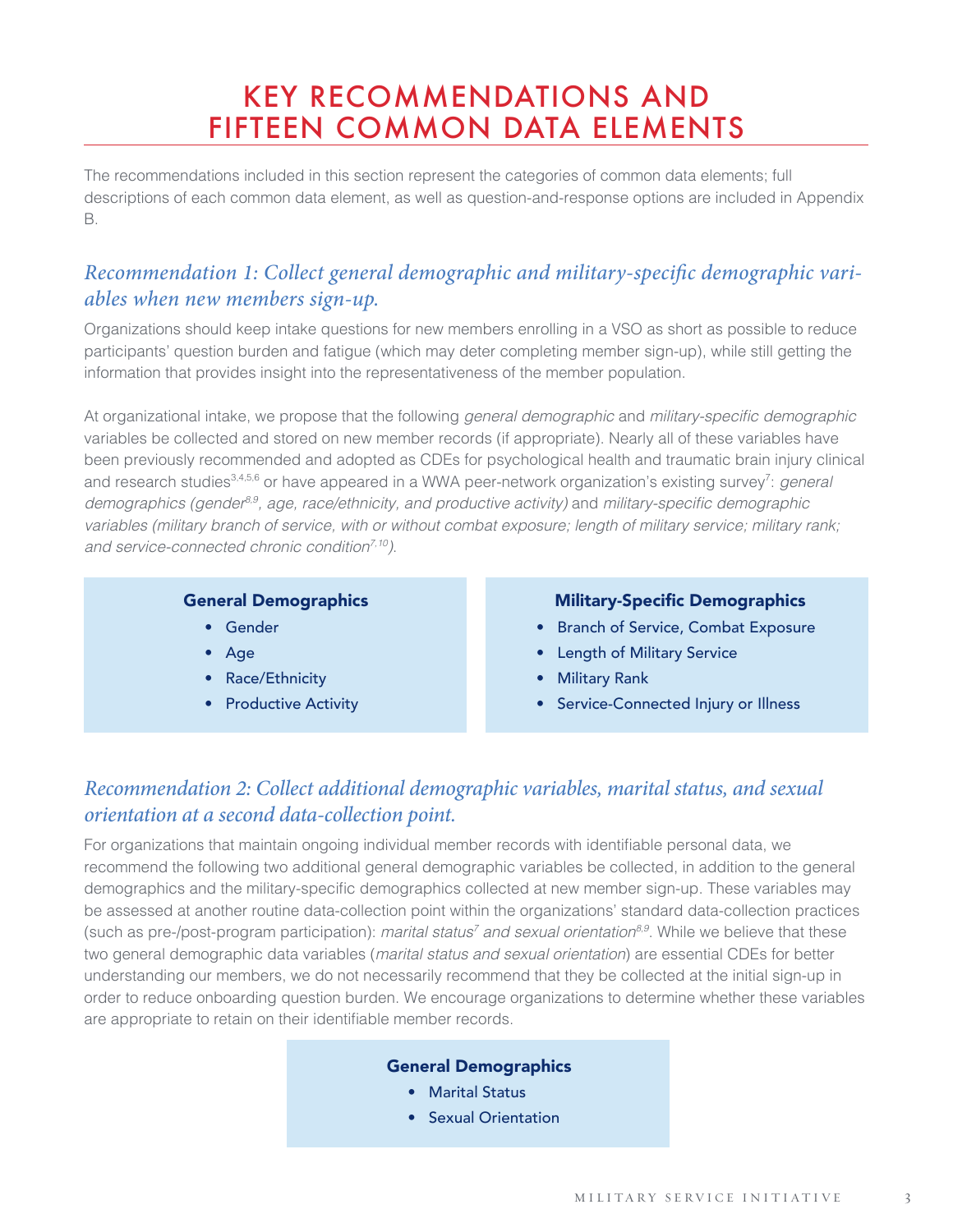### *Recommendation 3: Collect well-being variables (thriving, substance usage, firearm access/storage practices, potential reintegration stressors, and perceived unmet health needs) at an anonymous assessment point.*

For organizations conducting anonymous annual surveys and reporting information in aggregate form (deidentified to individuals), we recommend the following variables be collected: *thriving7,11,12,13,14,15, substance usage7,16*, firearm access/storage practices*17, potential reintegration stressors7,18,19,20,21,22,23,24,25,* and *perceived* 

*unmet health needs26*. These variables will help organizations understand the peer-network membership base (and potential programmatic needs) as a whole. We define thriving as positive social relationships; physical, mental, and spiritual health; fulfilled material needs; a sense of purpose; positive role identity; positive emotion; resilience; and continued community engagement and service to others<sup>11,27,28,29</sup>. The variables on firearm access/storage practices and on adverse childhood experiences were the only variables included in the CDEs that were not collected by any of the WWA peer-network organizations in existing practices. They were included because of their importance as risk factors for potential reintegration stress issues or adverse health outcomes. Because components of well-being

The Warrior Wellness Alliance defines thriving as positive social relationships; physical, mental, and spiritual health; fulfilled material needs; a sense of purpose; positive role identity; positive emotion; resilience; and continued community engagement and service to others.

(particularly firearm access/storage practices, mental and brain health-related questions, and marijuana/drug use questions) most frequently appeared in field test feedback from veteran respondents as potentially sensitive questions, we recommend anonymous data-collection of these items. We understand organizations may wish to collect this information as personally identifiable data. As with all data-collection practices, we highly encourage organizations to consider including a statement to respondents as to how the information will be utilized by the organization and who will have data access.

**Additionally, if organizations utilize clinical screening tools, we strongly encourage the use of valid and reliable instruments for data-collection. However, we recommend that organizations do not collect data that could indicate a potential clinical treatment need** *and* **is individually identifiable** *unless* **there is the capacity and process in place to refer the individual for further assessment by a licensed, clinical health care provider.** 

#### Well-Being Measures (anonymous data-collection)

- Thriving
- Substance Use
- Firearm Access/Storage Practices
- Potential Reintegration Stressors
- Perceived Unmet Health Needs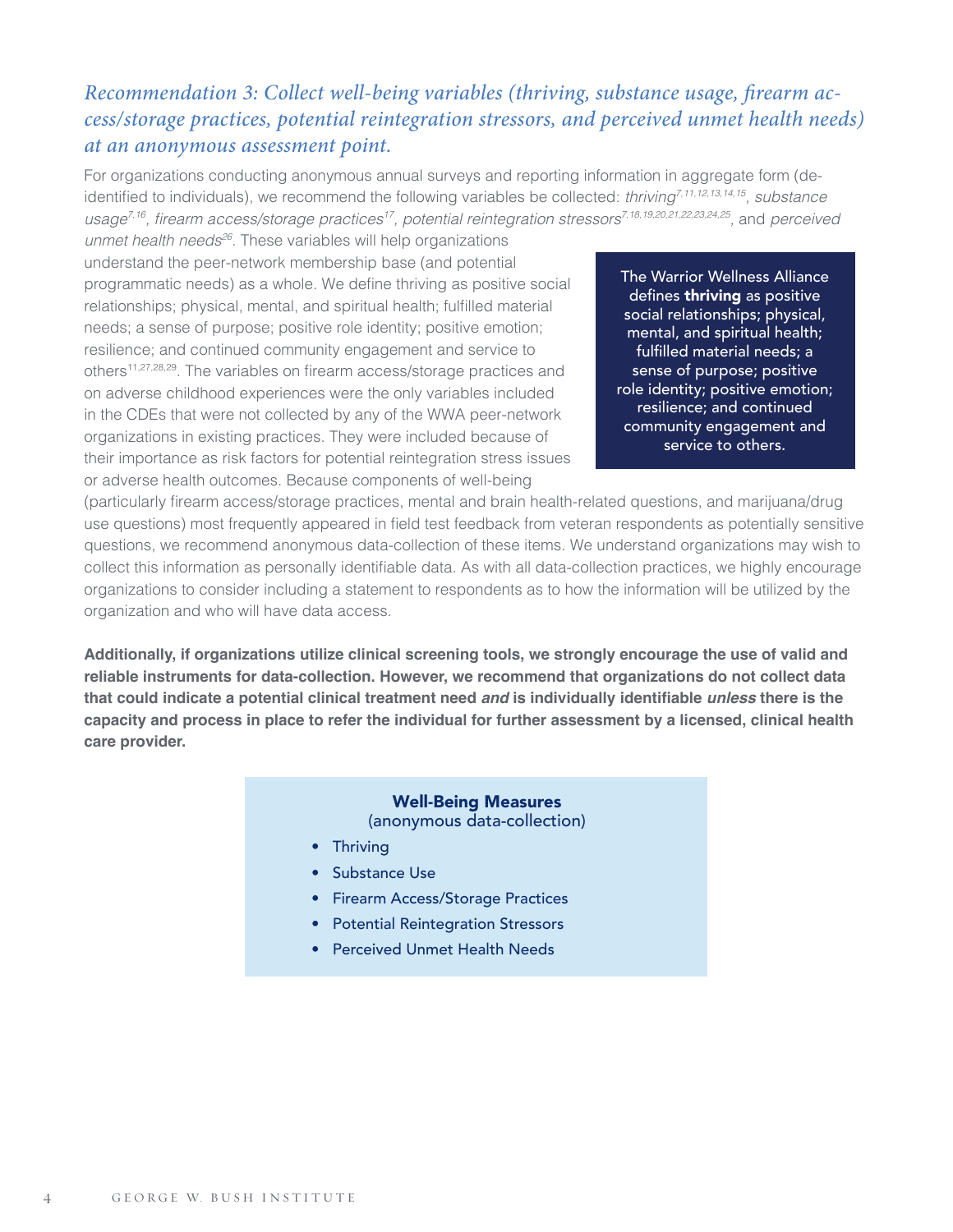# WHY IS THIS WORK SO IMPORTANT?

To effectively and efficiently serve veterans, it is critical to understand who they are and what they may need. Our recommendations add value to individual WWA member organizations, as well as to key stakeholders and other organizations looking to know and serve post-9/11 veterans better for the following reasons:

### *For WWA Peer-Network Members and the Broader VSO Community:*

- **• To better understand the strengths and challenges of the veteran population** they are serving, thereby increasing opportunities to identify potential gaps for programming related to member well-being.
- **• To empower organizations to use their membership data to articulate the organization's public health impact** (as a secondary or tertiary mission) beyond the primary mission to key stakeholders, partners, funders, etc. Since conversations about the health of veterans are occurring across multiple sectors, organizations that can articulate how their own membership base is affected by the highlighted health issues are better positioned to communicate to other leaders on their members' behalves.
- **• To highlight attributes of veteran well-being that focus on thriving** in addition to other potential health-influencing factors (such as potential reintegration stressors), thereby providing a holistic view of veteran wellness.
- **• To generate a comparative data set based upon the utilization of the 15 CDEs** that VSOs, funders, academic researchers, and clinicians can use as a point of comparison for overall veteran population health.

### *We also see value for the clinical and research-based communities for the following reasons:*

**• To understand estimates of the WWA peer-network veterans' and broader VSO communities' demographic and health profiles** to help identify potential needs and gaps in services not already in focus.

We recommend that peer-network members with annual anonymous surveys include a direct question to members asking them about their unmet mental and physical health treatment needs and referring those who respond affirmatively to the WWA resource page.

www.BushCenter.org/wwa

We propose that organizations looking to accomplish the goal of referring more veterans to effective treatment explore opportunities to create an integrated assessment and referral process as part of day-to-day organizational practice and/or through partnerships with experts.

- **• To reduce the number of times a veteran is asked personal demographic- and/or health-related questions.** Organizations with established referral processes and an individual's consent will be able to facilitate a "warm handover" of a veteran in need to a clinical partner by sharing information that has already been collected and stored on the member's organizational records with the clinical partner. Doing so reduces the redundancy in data-collection and burden on the veteran member to provide information to partner organizations that are already collaborating.
- **• To provide data-driven opportunities for WWA partners** to potentially offer clinical guidance to peer-network organizations for the development and implementation of public health programming aligned with peer-network member organizations' and veteran service organizations' member base and mission.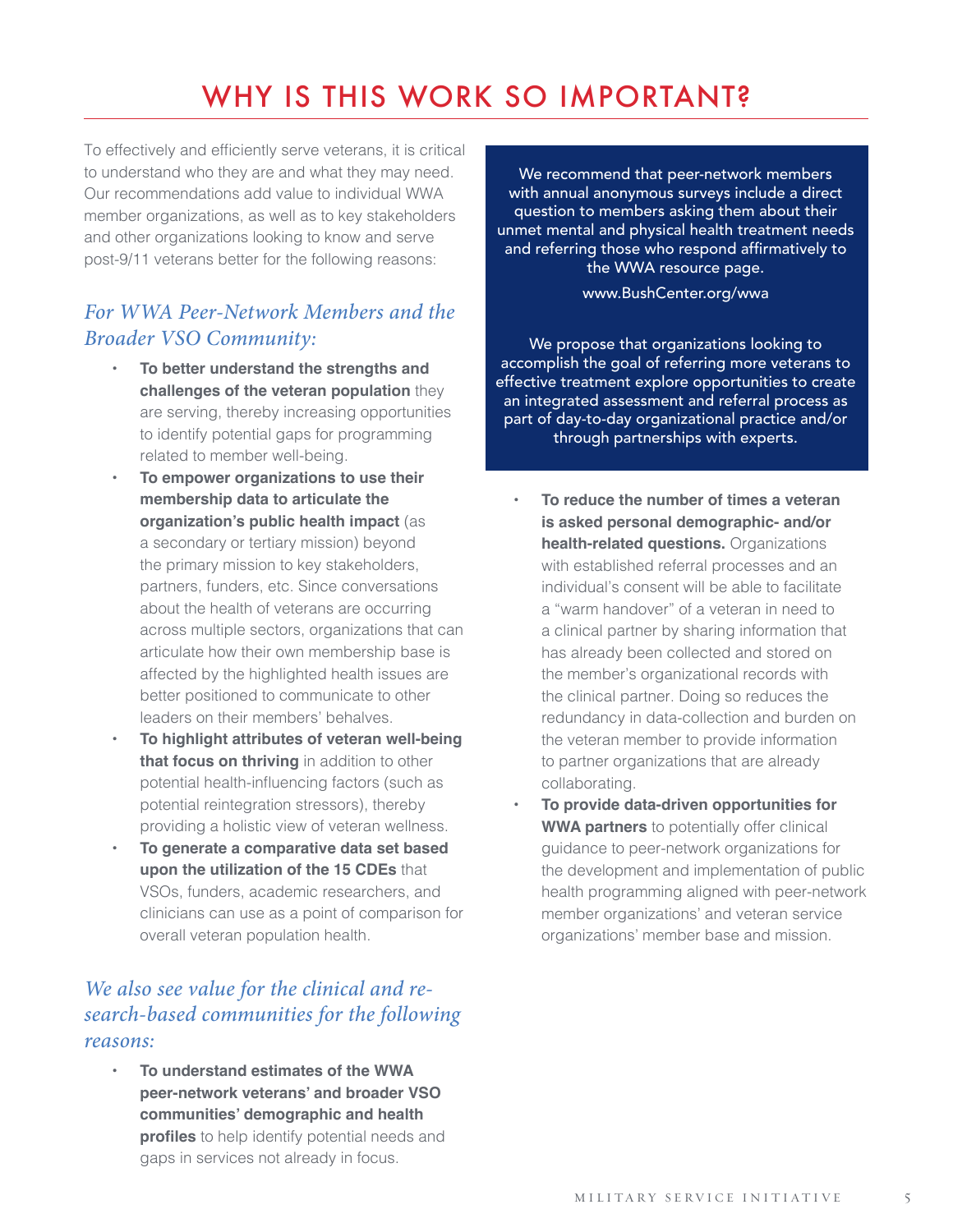# NEXT STEPS

The WWA CDE initiative is a significant step forward to standardizing data-collection activities across VSOs. Consistent with the development of CDEs for healthcare operations and research*4,5*, the 15 WWA CDEs are the first CDE recommendations for nonprofit veteran service organizations. They represent a balance of variables focused on veteran well-being, to include thriving and potential reintegration stressors, while aiming for brevity and low burden on the respondent.

The recommended 15 CDEs are not intended to be an exhaustive list of the only items VSOs should collect on their members. Rather, they are intended to reflect a variety of variables already (albeit inconsistently) being collected by WWA peer-network member organizations overlaid with key elements relevant to reintegration stressors, risk factors associated with the invisible wounds of war, and thriving. The list creates a starting point of potential questions to include in membership-wide individually identifiable and

anonymous assessments of program participants. At a minimum, we see significant value in implementing consistent item wording across organizations to holistically assess veteran well-being beyond what is currently recorded to inform dialogue, programming, clinical treatment planning, research opportunities, and most importantly, serve veterans better.

All participating WWA peer-network organizations have committed to the adoption of the CDEs to the extent feasible in 2020; meaning, all member organizations indicated they intend to adopt the 15 items in the next wave of data-collection efforts. And, all have committed to working towards them in the future as part of their leadership in the WWA. Finally, the WWA encourages all veteran-serving organizations to implement the CDEs, and we will continue to monitor and track adoption efforts, refine the set of common questions, and provide updates to the community as our knowledge about needs within the veteran community develops.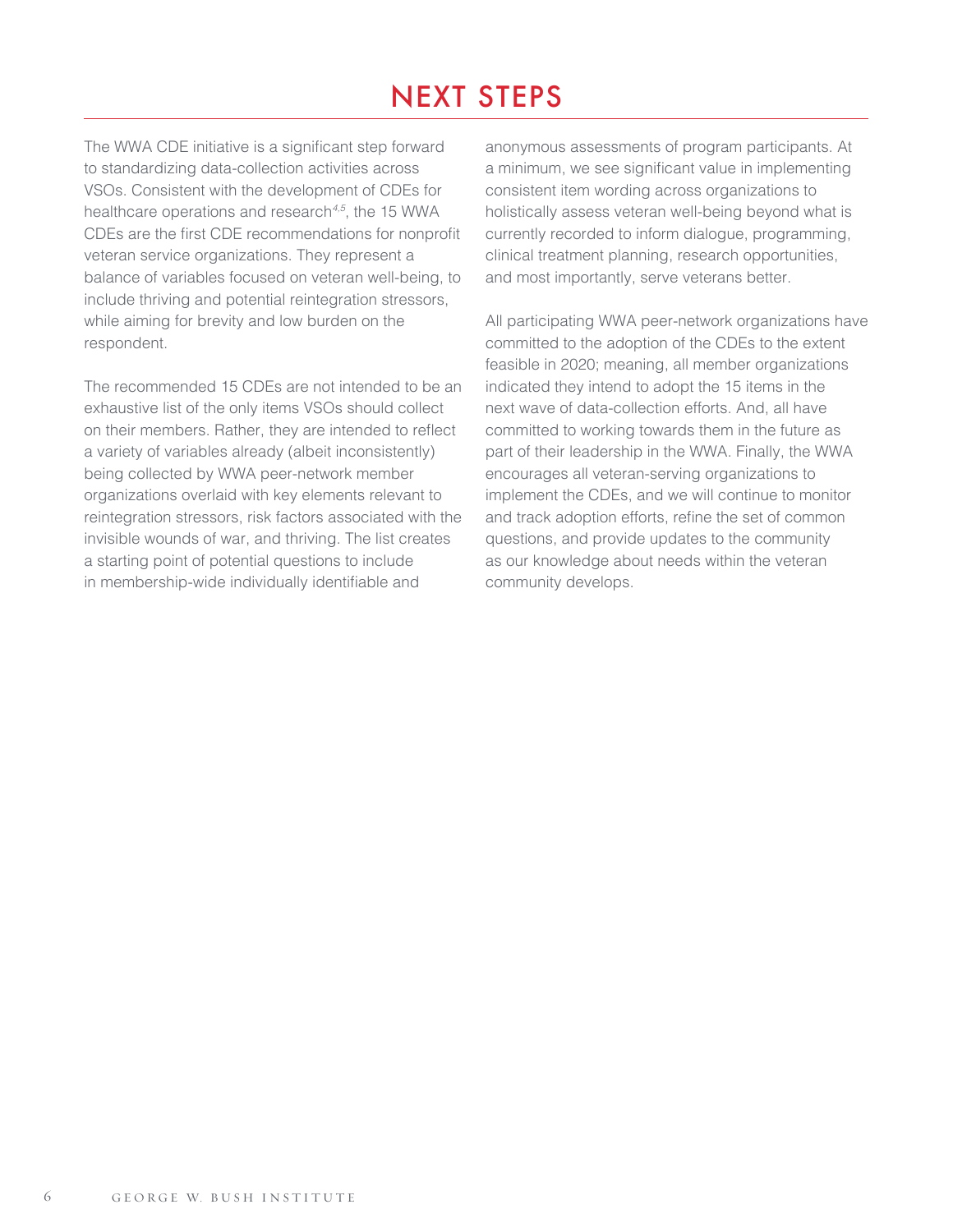# APPENDIX A

The George W. Bush Institute Military Service Initiative (GWBI) spearheaded the CDE initiative as one of three WWA priorities of effort to connect more veterans to effective care for the invisible wounds when they need it. In 2019, the WWA systematically cataloged the variety of questions being asked by WWA peer-network organization members and the points in organizational practice where they were being administered. Our goal was to create a small-item bank of operationally useful and clinically insightful CDEs for use by organizations serving the military service-connected community. This effort is aligned to one undertaken a decade ago by federal agencies establishing common data elements for psychological health and traumatic brain injury studies.

The George W. Bush Presidential Center convenes WWA in-person meetings biannually at which typically two members from each WWA organization attend. Ongoing work between in-person meetings is conducted through email and monthly video conference calls. WWA CDE work group participants self-selected into the CDE work group based upon their expertise and interest in the subject matter. Throughout the course of developing the CDEs, four members of the GWBI team, five members from WWA peer-network organizations, and five members from WWA clinical partners participated in ongoing discussion and refinement of the CDEs, with a group discussion of all WWA members from the 13 organizations in attendance at the April 2019 WWA meeting providing feedback. Occasionally, subject matter experts outside of WWA members were consulted to increase our understanding of best practices to inform recommended items. One-to-one video conferences were also held between GWBI work group members and senior leaders from each peer-network organization. Backgrounds of participating work group members included social work, behavioral health, psychology, law, psychiatry, nursing, public health, and nonprofit executive-level leadership. Final recommendations and CDEs were drafted by GWBI work group members and circulated to the WWA for discussion and feedback.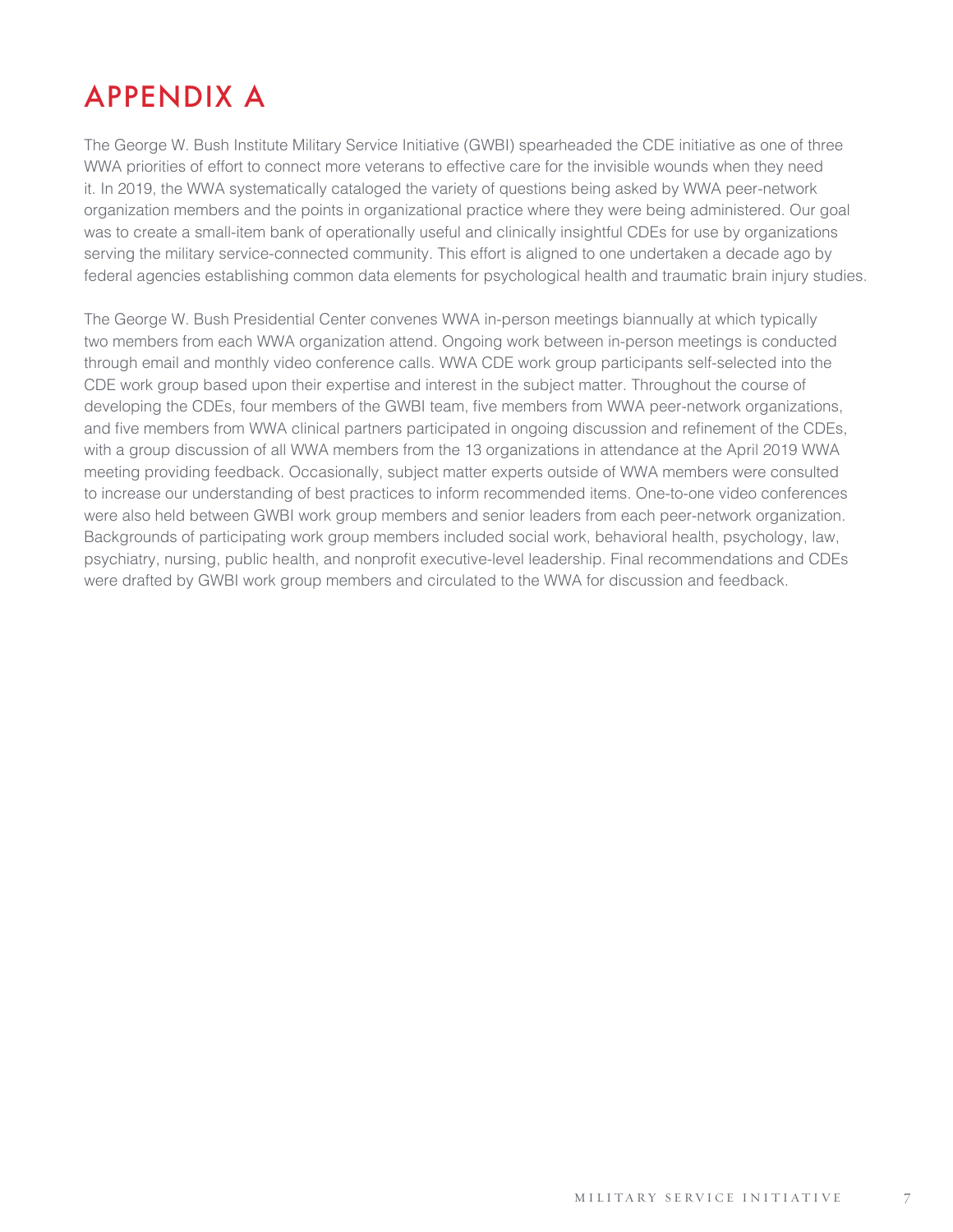# APPENDIX B

## FIFTEEN COMMON DATA ELEMENTS WITH CODING

### *General Demographic Common Data Elements Collected at New Member Sign-Up*

#### **Gender**

1. Do you think of yourself as (please select one from):

- (1) Man
- (2) Woman
- (3) Transgender man
- (4) Transgender woman
- (5) Nonbinary/gender fluid
- (6) Other (text write-in)
- (7) Prefer not to answer

#### **Age**

2. Date of Birth:

Calendar Selector for Month/Day/Year

|                    | Month                                            | Dav                                | Year                                        |
|--------------------|--------------------------------------------------|------------------------------------|---------------------------------------------|
| Please Select: (1) | $\blacktriangledown$ January (1<br>December (12) | $\blacktriangledown$ 1 (1  31 (31) | $\blacktriangledown$ 1900 (1  2049<br>(150) |

Age can be calculated from Date of Birth by subtracting the birth date from the current date.

#### **Race/Ethnicity**

3. Please select one or more of the following which you feel best describes you:

- (1) American Indian or Alaska Native
- (2) Asian or Asian American
- (3) Black or African American
- (4) Hispanic, Latino, or Spanish Origin
- (5) Native Hawaiian or other Pacific Islander
- (6) White or Caucasian
- (7) Other, please specify \_

#### **Productive Activity**

4. Which of the following categories best describes your situation in the last 6 months? Please select all that apply.

- (1) Employed, working full-time
- (2) Employed, working part-time
- (3) Not employed, looking for work
- (4) Not employed, not looking for work
- (5) Retired
- (6) Full-time student
- (7) Part-time student
- (8) A combination of work and school
- (9) Disabled, not able to work
- (10) Home duties
- (11) Other, please specify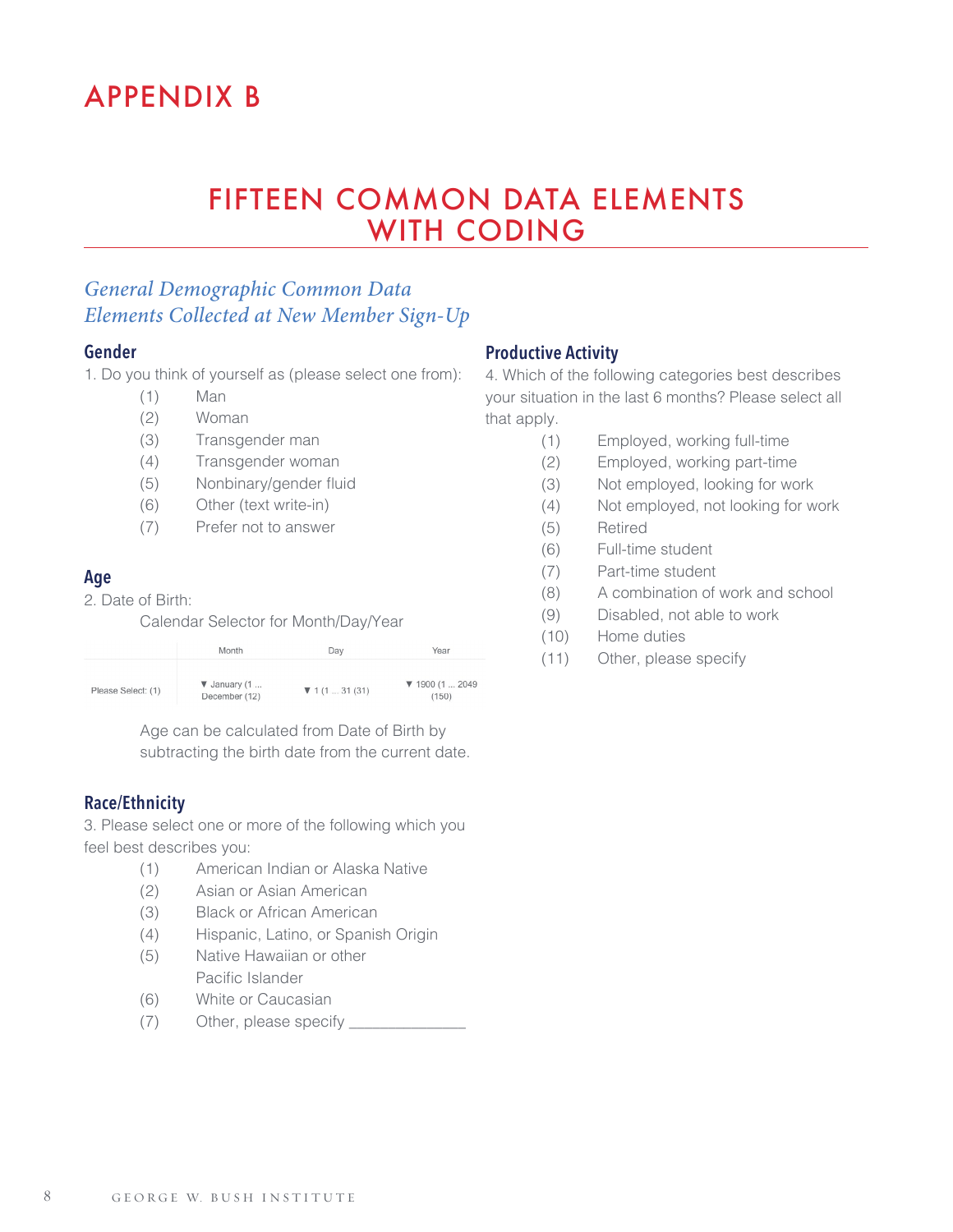### *Military-Specific Demographic Common Data Elements Collected at New Member Sign-Up*

#### **Military Branch of Service, with Combat Exposure**

5. In which branch (or branches) of the United States military have you served? Please also select the **bolded** choice if you have served in a combat or war zone.

- (1) Air Force
- (2) Air Force Reserve
- (3) Air Force National Guard
- (4) Army
- (5) Army Reserve
- (6) Army National Guard
- (7) Coast Guard
- (8) Coast Guard Reserve
- (9) Marine Corps
- (10) Marine Corps Reserve
- (11) Navy
- (12) Navy Reserve
- (13) Foreign Allied Military
- (14) **Served in a Combat or War Zone**

#### **Length of Military Service**

6. Please provide year entered into military service and year completely separated from military service.

Calendar Selector for Year

|                                                     | Year                                     |  |  |
|-----------------------------------------------------|------------------------------------------|--|--|
|                                                     |                                          |  |  |
| Year Entered Military Service (1)                   | $\blacktriangledown$ 1900 (1  2049 (150) |  |  |
| Year Completely Separated from Military Service (2) | $\blacktriangledown$ 1900 (1  2049 (150) |  |  |

#### **Military Rank**

7. What is the highest military rank you obtained?

| (1)  | E1              | (14) | O4             |
|------|-----------------|------|----------------|
| (2)  | E2              | (15) | O5             |
| (3)  | E3              | (16) | Ο6             |
| (4)  | E4              | (17) | 07             |
| (5)  | E <sub>5</sub>  | (18) | O8             |
| (6)  | E6              | (19) | Ο9             |
| (7)  | E7              | (20) | 010            |
| (8)  | E8              | (21) | W1             |
| (9)  | E9              | (22) | W2             |
| (10) | E <sub>10</sub> | (23) | WЗ             |
| (11) | Ο1              | (24) | W4             |
| (12) | O <sub>2</sub>  | (25) | W <sub>5</sub> |
| (13) | OЗ              |      |                |

#### **Service-Connected Chronic Condition (Injury or Illness)**

8. Do you have a service-connected chronic condition (i.e., injury or illness)? If so, please select the choice which applies to you.

- (1) I do not have a service-connected chronic condition
- (2) I have a service-connected chronic condition, but did not submit a claim to the VA.
- (3) I am in process of submitting a claim.
- (4) Claim submitted, waiting for a VA decision
- (5) Appealing current decision
- (6) Unsure
- (7) 0% VA Disability Rating
- (8) 10% VA Disability Rating
- (9) 20% VA Disability Rating
- (10) 30% VA Disability Rating
- (11) 40% VA Disability Rating
- (12) 50% VA Disability Rating
- (13) 60% VA Disability Rating
- (14) 70% VA Disability Rating
- (15) 80% VA Disability Rating
- (16) 90% VA Disability Rating
- (17) 100% VA Disability Rating
- (18) Does not apply to me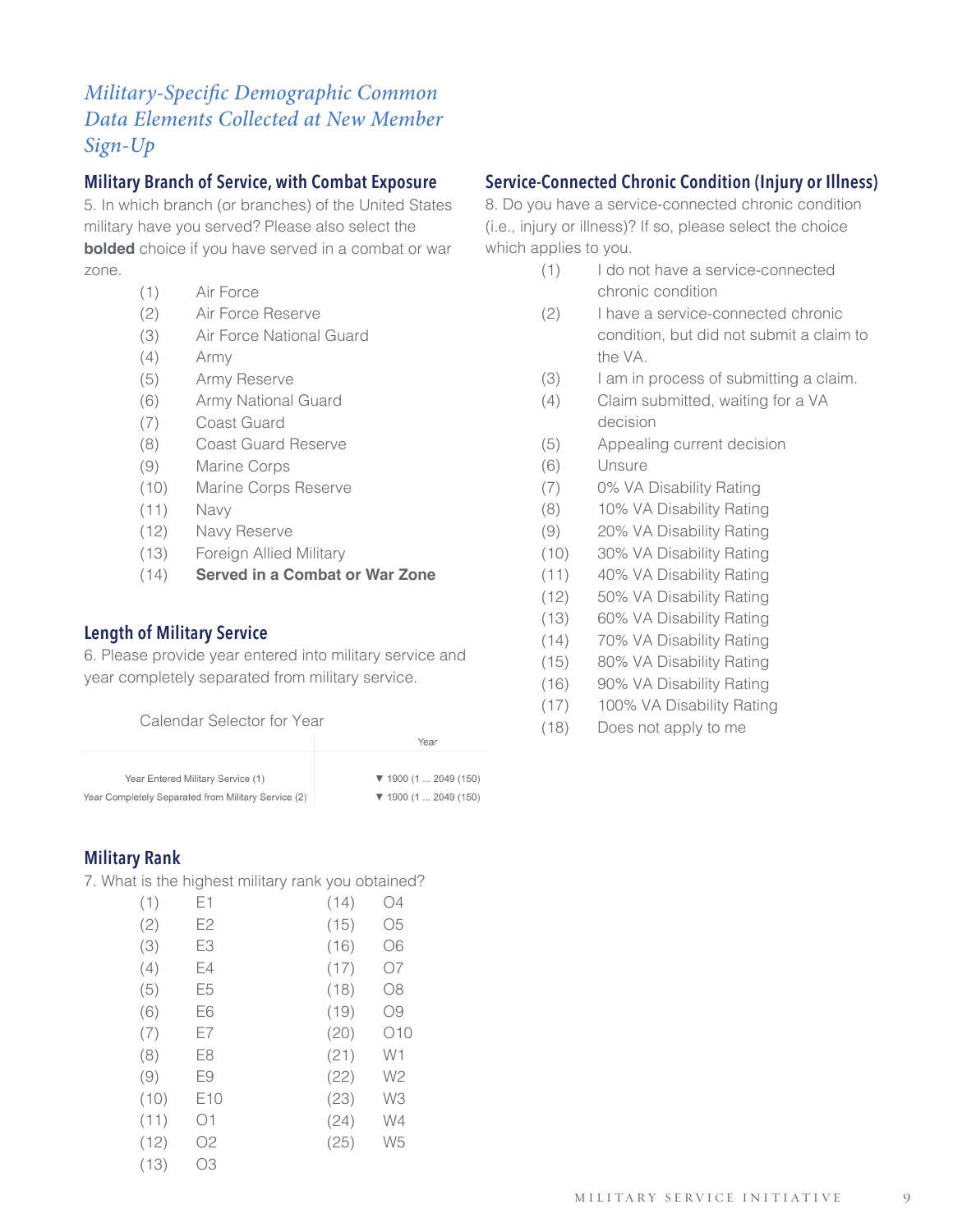### *General Demographic Common Data Elements Collected at Secondary Datacollection Point*

#### **Martial Status**

9. Which of the following best describes your current relationship status?

- (1) Single, never married
- (2) Single, but cohabiting with a significant other
- (3) Married
- (4) In a domestic partnership or civil union
- (5) Separated
- (6) Divorced
- (7) Widowed

#### **Sexual Orientation**

10. Do you think of yourself as

- (1) Lesbian/gay/homosexual
- (2) Bisexual
- (3) Straight/heterosexual
- (4) Something else
- (5) Prefer not to answer

### *Well-Being Common Data Elements Collected at Anonymous Data-Collection Point*

#### **Thriving**

11. Please select all of the following which apply to you

- (1) My physical health is good, very good, or excellent.
- (2) My mental health is good, very good, or excellent.
- (3) My spiritual health is good, very good, or excellent.
- (4) I have a sense of purpose (goals and direction) in my life.
- (5) I feel part of something bigger than myself.
- (6) I have a positive impact on my community through volunteering and/ or leading others.
- (7) My role in my family, work, or community is a positive source of self worth and connection to others.
- (8) Most days my outlook is positive (optimistic, grateful, proud, energized, hopeful).
- (9) I have people to turn to for information, resources, and emotional support.
- (10) I feel loved.
- (11) Over the course of one week, I do at least 2.5 hours of moderate-intensity exercise (i.e., brisk walking or general building tasks like roofing, painting, etc.) or 1 hour 15 minutes of vigorous activity (i.e., running or heavy shoveling, moving heavy loads, etc.).
- (12) I tend to bounce back quickly after hard times.
- (13) I am able to meet normal monthly living expenses without worry.
- (14) None of the above.
- (15) Prefer not to answer.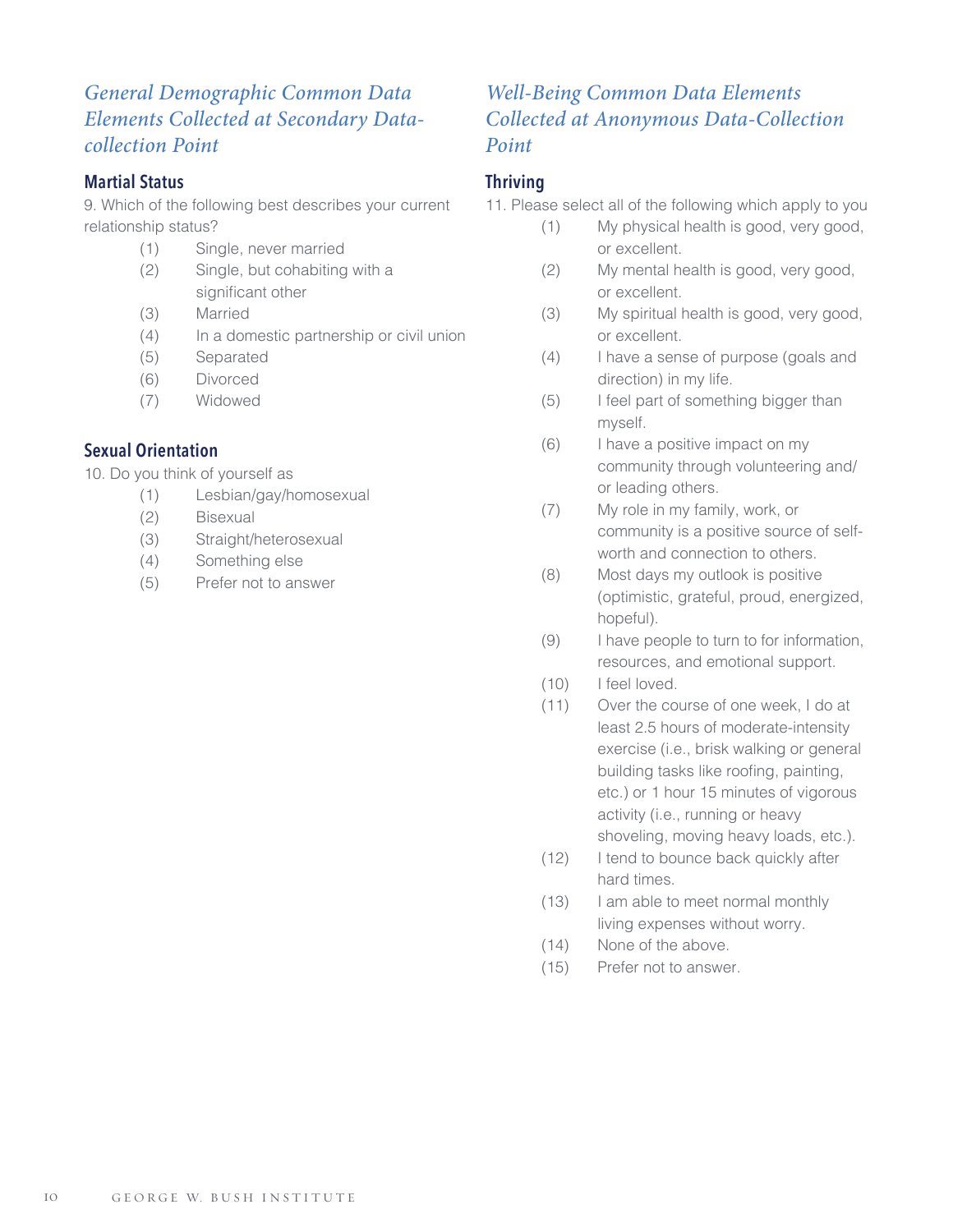#### **Substance Usage**

12. In the past year, how many times have you used the following?

|                                                                                                                                                      | Never<br>(1) | Once or<br>Twice<br>(2) | Monthly<br>(3) | Weekly<br>(4) | Daily or<br><b>Almost Daily</b><br>(5) |
|------------------------------------------------------------------------------------------------------------------------------------------------------|--------------|-------------------------|----------------|---------------|----------------------------------------|
| Alcohol<br>For men, 5 or more drinks a day<br>$\circ$<br>For women, 4 or more drinks a day<br>$\circ$                                                |              |                         |                |               |                                        |
| <b>Tobacco Products</b>                                                                                                                              |              |                         |                |               |                                        |
| Prescription Drugs for Nonmedical Reasons                                                                                                            |              |                         |                |               |                                        |
| Ilegal Drugs (non-Marijuana)                                                                                                                         |              |                         |                |               |                                        |
| Marijuana, for medical reasons (cite any use:<br>smoking, eating, drinking, vaporizing, or dabbing of all forms of the<br>plant, including CBD)      |              |                         |                |               |                                        |
| Marijuana, for recreational reasons (cite any<br>use: smoking, eating, drinking, vaporizing, or dabbing of all forms of<br>the plant, including CBD) |              |                         |                |               |                                        |

#### **Firearm Access/Storage Practices**

13. Please select the choice that fits best regarding your access to firearms.

- (1) Firearms are not kept in or around my household.
- (2) One or more firearms are kept in or around my household, and all of them are stored locked and unloaded.
- (3) One or more firearms are kept in or around my household, and one or more of them are not stored locked and unloaded.
- (4) Prefer not to answer.

#### **Potential Reintegration Stressors**

14. Please select all of the following which apply to you. We realize that this is sensitive information, but it will help us to understand the challenges veterans in our community are facing. None of your responses will be associated with your name.\*

- (1) "Other than honorable," "bad conduct," or "dishonorable" discharge.
- (2) History of having EVER been diagnosed/treated for a traumatic brain injury.
- (3) Currently having trouble falling

 asleep, experiencing sleep that is restless or disturbed, or awakening early in morning.

- (4) Current post-traumatic stress symptoms.
- (5) Current mental health condition not diagnosed as post-traumatic stress (such as depression, anxiety, etc.).
- (6) Currently feeling lonely, left out, isolated, or lacking companionship.
- (7) History of military sexual trauma.
- (8) History of one or more adverse childhood experiences (psychological, physical, or sexual abuse; violence against mother; parental separation or divorce; or living with household members who were substance abusers, mentally ill or suicidal, or ever imprisoned.
- (9) History of having ever been detained or under the supervision of the criminal justice system through arrest, court involvement, or imprisonment.
- (10) In the last 24 months, you had concerns about losing secure housing (couch surfing is not secure housing).
- (11) None of the above.
- (12) Prefer not to answer.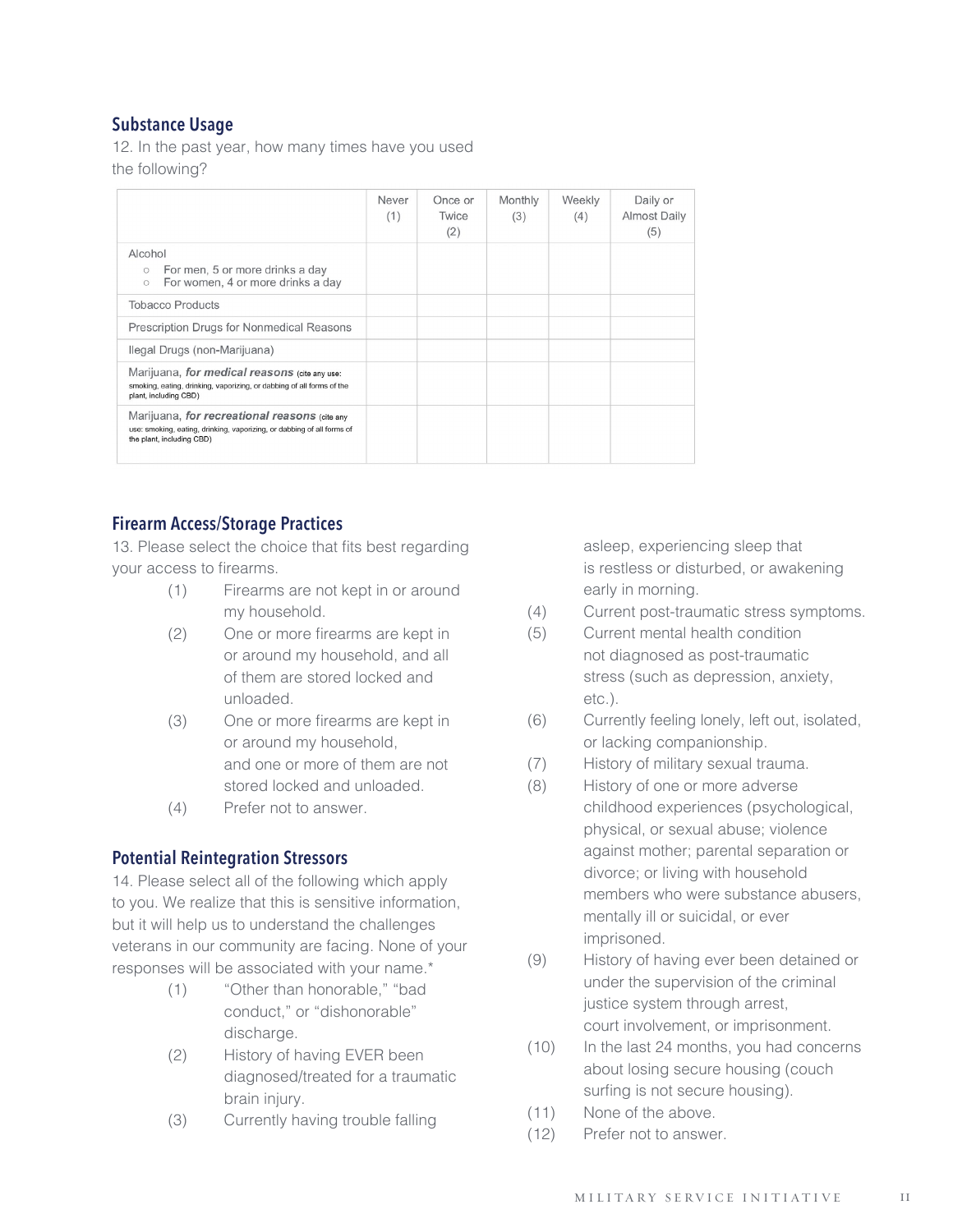#### **\*IMPORTANT SURVEY-DESIGN NOTE:** Please

remove the statement "None of your responses will be associated with your name," if responses will be linked to individually identifiable information.

#### **Perceived Unmet Health Needs**

15. Was there any time in the past 12 months when you thought you needed treatment or counseling for mental health issues or physical health concerns but did not receive services? Please select all that apply.

- (1) No
- (2) Yes, mental health
- (3) Yes, physical health
- (4) I am currently receiving mental health services.
- (5) I am currently receiving physical health services.
- (6) Prefer not to answer.

#### **\*IMPORTANT SURVEY-DESIGN NOTE:** Those

who select "Yes, mental health" and/or "Yes, physical health" should be automatically directed to a WWA resource page.

The link is: [www.BushCenter.org/wwa](http://www.BushCenter.org/wwa )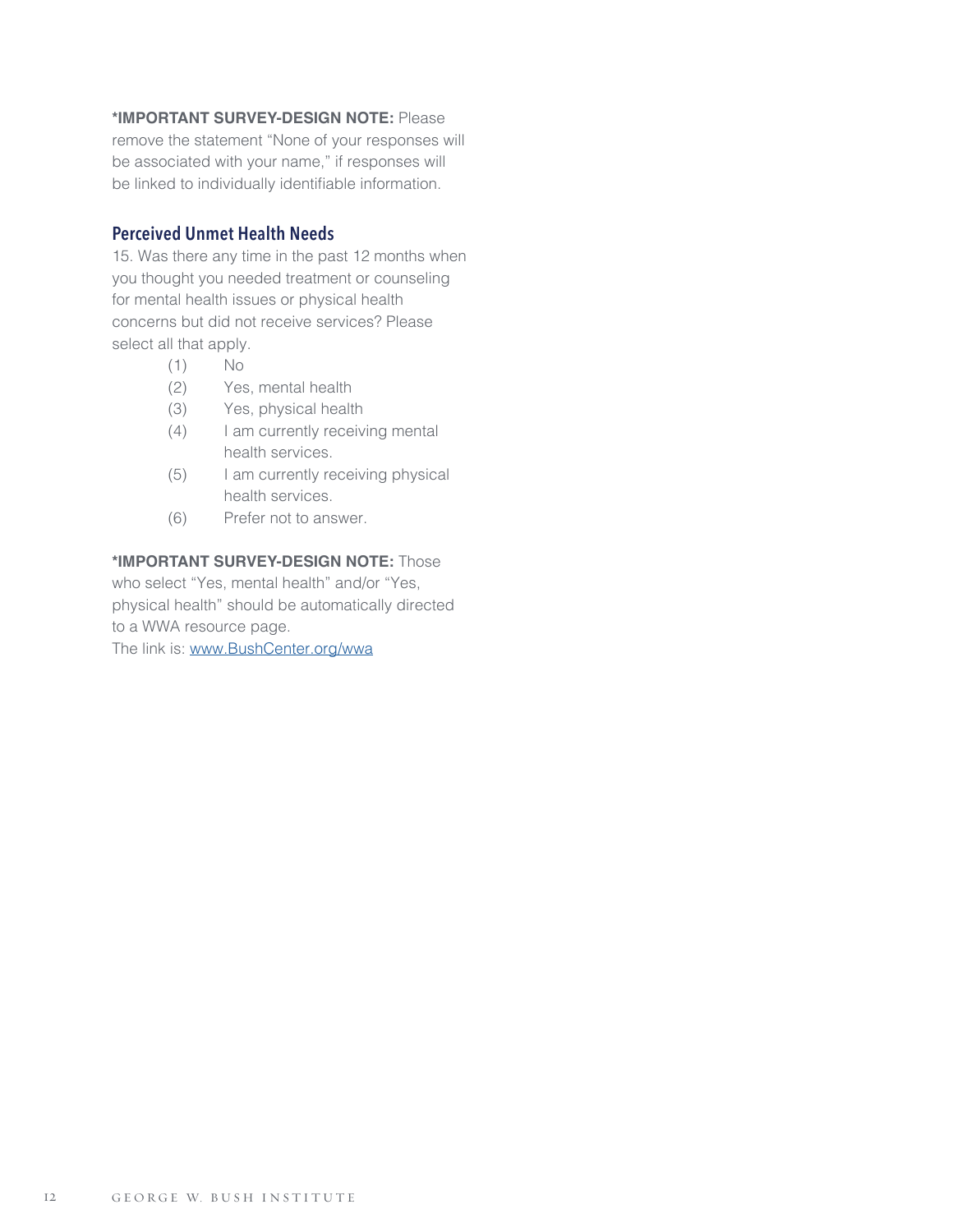# ENDNOTES

- 1. United States Department of Health and Human Services (2013, January 3). *Common Data Elements Resource Portal*. Retrieved from <https://www.nlm.nih.gov/cde/glossary.html#cdedefinition> on October 21, 2019.
- 2. Winget, M. D., Baron, J. A., Spitz, M. R., Brenner, D. E., Warzel, D., Kincaid, H., Thornquist, M. & Feng, Z. (2003). Development of common data elements: The experience of and recommendations from the early detection research network. *International Journal of Medical Informatics, 70*(1), 41-48.
- 3. Nash, W. P., Vasterling, J., Ewing-Cobbs, L., Horn, S., Gaskin, T., Golden, J., ... & Koffman, R. (2010). Consensus recommendations for common data elements for operational stress research and surveillance: Report of a federal interagency working group. *Archives of Physical Medicine and Rehabilitation, 91*(11), 1673-1683.
- 4. Maas, A. I., Harrison-Felix, C. L., Menon, D., Adelson, P. D., Balkin, T., Bullock, R., ... & Robertson, C. (2010). Common data elements for traumatic brain injury: Recommendations from the interagency working group on demographics and clinical assessment. *Archives of Physical Medicine and Rehabilitation, 91*(11), 1641-1649.
- 5. Kaloupek, D. G., Chard, K. M., Freed, M. C., Peterson, A. L., Riggs, D. S., Stein, M. B., & Tuma, F. (2010). Common data elements for posttraumatic stress disorder research. *Archives of Physical Medicine and Rehabilitation, 91*(11), 1684-1691.
- 6. Thurmond, V. A., Hicks, R., Gleason, T., Miller, A. C., Szuflita, N., Orman, J., & Schwab, K. (2010). Advancing integrated research in psychological health and traumatic brain injury: Common data elements. *Archives of Physical Medicine and Rehabilitation, 91*(11), 1633-1636.
- 7. One peer-network member or integrated peer-network member approach to item wording
- 8. Item wording is based upon expert consensus provided by Dr. Jillian Shipherd, director of the Veterans Health Administration's LGBT Health Program (10P4Y), Patient Care Services, Veterans Health Administration; National Center for PTSD, Women's Health Sciences Division – VA Boston Healthcare System, Professor of Psychiatry, Boston University School of Medicine
- 9. Cahill, S., Singal, R., Grasso, C., King, D., Mayer, K., Baker, K., & Makadon, H. (2014). Do ask, do tell: High levels of acceptability by patients of routine collection of sexual orientation and gender identity data in four diverse American community health centers. *PLoS One, 9*(9), e107104.
- 10. Holder, K.A. (2016, January 14). The Disability of Veterans. Washington, DC: U.S. Census Bureau. Retrieved from [https://www.](https://www.census.gov/library/working-papers/2016/demo/Holder-2016-01.html) [census.gov/library/working-papers/2016/demo/Holder-2016-01.html](https://www.census.gov/library/working-papers/2016/demo/Holder-2016-01.html) on October 21, 2019.
- 11. Angel, C. M., Woldetsadik, M. A., Armstrong, N. J., Young, B. B., Linsner, R. K., Maury, R. V., & Pinter, J. M. (2018). The Enriched Life Scale (ELS): Development, exploratory factor analysis, and preliminary construct validity for U.S. military veteran and civilian samples. *Translational Behavioral Medicine.* Retrieved from [https://academic.oup.com/tbm/advance-article/doi/10.1093/tbm/](https://academic.oup.com/tbm/advance-article/doi/10.1093/tbm/ iby109/5257713)  [iby109/5257713](https://academic.oup.com/tbm/advance-article/doi/10.1093/tbm/ iby109/5257713) on October 21, 2019.
- 12. Selim, A. J., Rogers, W., Fleishman, J. A., Qian, S. X., Fincke, B. G., Rothendler, J. A., & Kazis, L. E. (2009). Updated U.S. population standard for the Veterans RAND 12-item Health Survey (VR-12). *Quality of Life Research, 18*(1), 43-52.
- 13. Smith, B. W., Dalen, J., Wiggins, K., Tooley, E., Christopher, P., & Bernard, J. (2008). The brief resilience scale: Assessing the ability to bounce back. *International Journal of Behavioral Medicine, 15*(3), 194-200.
- 14. VanderWeele, T. J., McNeely, E., & Koh, H. K. Reimagining health—flourishing. *JAMA*.<https://doi.org/10.1001/jama.2019/3035>
- 15. Kopacz, M. S. (2014). The spiritual health of veterans with a history of suicide ideation. *Health Psychology and Behavioral Medicine: An Open Access Journal, 2*(1), 349-358.
- 16. Adapted from: NIDA. (2012, March 1). Resource Guide: Screening for Drug Use in General Medical Settings. Retrieved from <https://www.drugabuse.gov/publications/resource-guide-screening-drug-use-in-general-medical-settings>on October 21, 2019.
- 17. Developed from Wintemute, G. J., Betz, M. E., & Ranney, M. L. (2016). Yes, you can: Physicians, patients, and firearms. *Annals of Internal Medicine, 165*(3), 205-213.
- 18. Brignone, E., Fargo, J. D., Blais, R. K., Carter, M. E., Samore, M. H., & Gundlapalli, A. V. (2017). Non-routine discharge from military service: Mental illness, substance use disorders, and suicidality. *American Journal of Preventive Medicine, 52*(5), 557-565.
- 19. Elbogen, E. B., Wagner, H. R., Brancu, M., Kimbrel, N. A., Naylor, J. C., Swinkels, C. M., ... & Fairbank, J. A. (2018). Psychosocial risk factors and other than honorable military discharge: Providing healthcare to previously ineligible veterans. *Military Medicine, 183*(9-10), e532-e538.
- 20. Adapted from Hughes, J. M., Ulmer, C. S., Gierisch, J. M., Workgroup, M. A. V. M., & Howard, M. O. (2018). Single-item measures for detecting sleep problems in United States military veterans. *Journal of General Internal Medicine*, 1-7.
- 21. Kaiser Family Foundation/The Economist (2018). *Survey on Loneliness and Social Isolation in the United States, the United Kingdom, and Japan*. San Francisco, CA: The Henry J. Kaiser Family Foundation. Retrieved from [files.kff.org/attachment/Topline-](http://files.kff.org/attachment/Topline-Kaiser-Family-Foundation-The-Economist-Survey-on-Loneliness-and-Social-Isolation-in-the-United-States-the-UnitedKingdom-and-Japan)[Kaiser-Family-Foundation-The-Economist-Survey-on-Loneliness-and-Social-Isolation-in-the-United-States-the-UnitedKingdom](http://files.kff.org/attachment/Topline-Kaiser-Family-Foundation-The-Economist-Survey-on-Loneliness-and-Social-Isolation-in-the-United-States-the-UnitedKingdom-and-Japan)[and-Japan](http://files.kff.org/attachment/Topline-Kaiser-Family-Foundation-The-Economist-Survey-on-Loneliness-and-Social-Isolation-in-the-United-States-the-UnitedKingdom-and-Japan) on October 22, 2019.
- 22. Blosnich, J. R., Dichter, M. E., Cerulli, C., Batten, S. V., & Bossarte, R. M. (2014). Disparities in adverse childhood experiences among individuals with a history of military service. *JAMA Psychiatry, 71*(9), 1041-1048.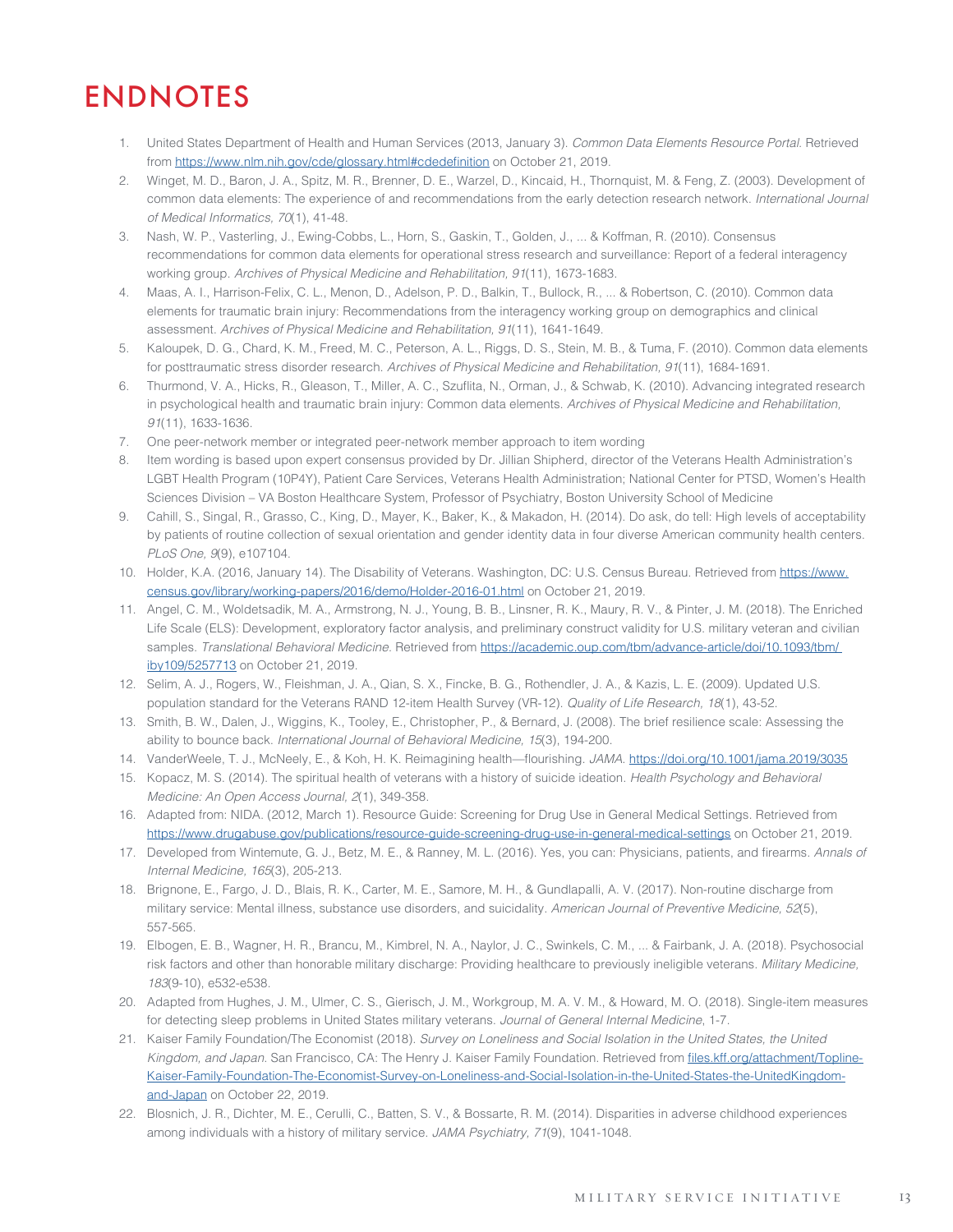- 23. Felitti, V. J., Anda, R. F., Nordenberg, D., Williamson, D. F., Spitz, A. M., Edwards, V., & Marks, J. S. (1998). Relationship of childhood abuse and household dysfunction to many of the leading causes of death in adults: The Adverse Childhood Experiences (ACE) Study. *American Journal of Preventive Medicine, 14*(4), 245-258.
- 24. Developed from language presented by Richman, M. (2018, September 7). Veterans and the criminal justice system. Retrieved from <https://www.research.va.gov/currents/0918-VA-researcher-examines-Vets-who-collide-with-criminal-justice-system.cfm>on October 21, 2019.
- 25. For the variable on housing insecurity, item language suggested by WWA clinical partner reintegration stress expert.
- 26. Developed from language presented by Christidis, P., Lin, L., & Stamm, K. (2018, April). An unmet need for mental health services. Retrieved from<https://www.apa.org/monitor/2018/04/datapoint> on October 21, 2019.
- 27. Berglass N, Harrell MC. (2012) *Well after service: Veteran reintegration and American communities.* Center for a New American Security. Retrieved from [https://www.dillonconsult.com/wp-content/uploads/2013/03/CNAS\\_WellAfterService\\_BerglassHarrell.pdf](https://www.dillonconsult.com/wp-content/uploads/2013/03/CNAS_WellAfterService_BerglassHarrell.pdf) on November 15, 2019.
- 28. Kopacz, M. S., & Connery, A. L. (2015). The veteran spiritual struggle. *Spirituality in Clinical Practice, 2*(1), 61-67.
- 29. The Mission Continues (2018). The Empowered Veteran Index: The mission continues. Retrieved from: [https://images.](https://images.missioncontinues.org/wp-content/uploads/The-Empowered-Veteran-Index.pdf) [missioncontinues.org/wp-content/uploads/The-Empowered-Veteran-Index.pdf](https://images.missioncontinues.org/wp-content/uploads/The-Empowered-Veteran-Index.pdf) on October 30, 2019.